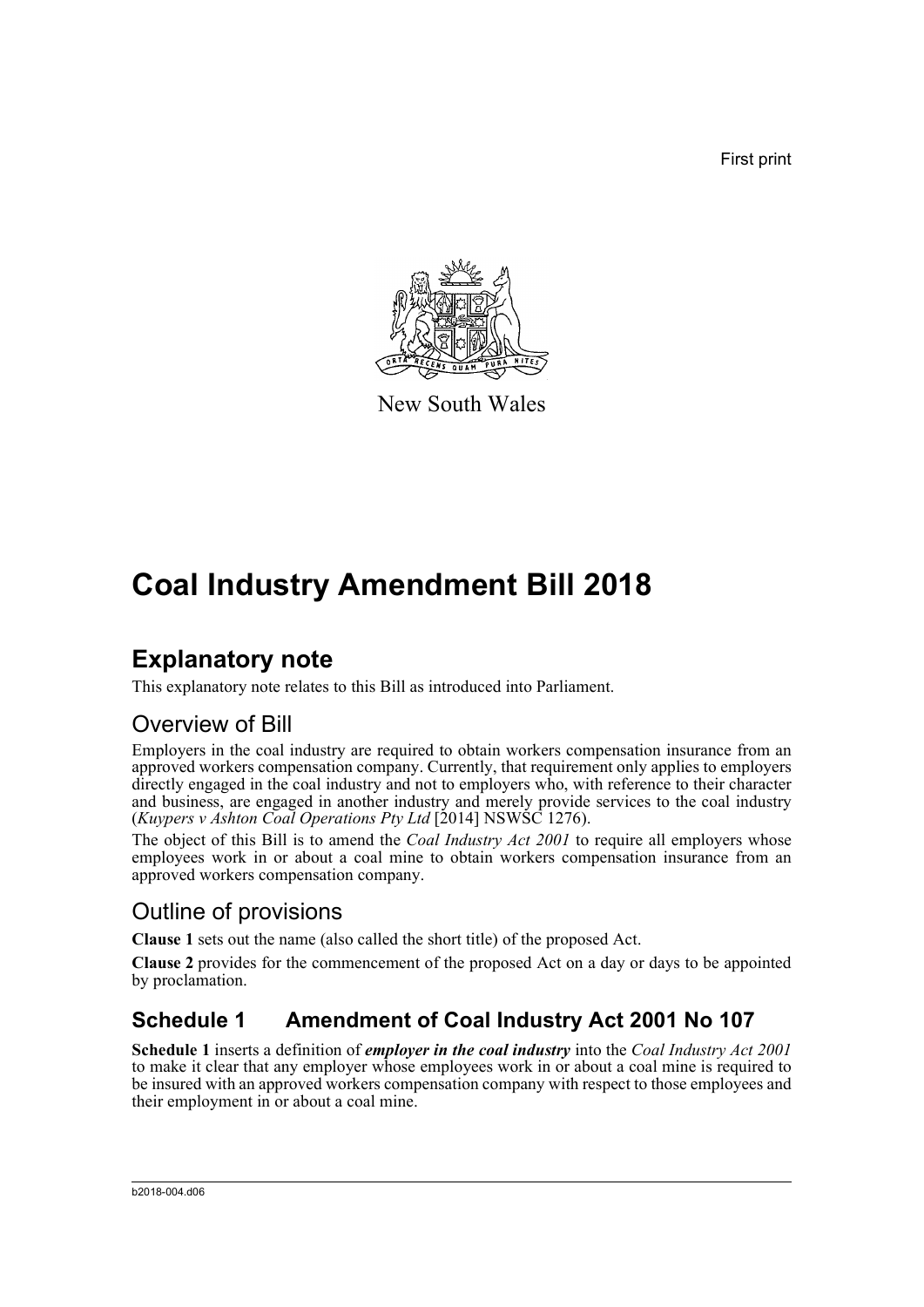#### **Schedule 2 Consequential amendment of workers compensation legislation**

**Schedule 2** makes consequential amendments to the *Workers Compensation Act 1987* and *Workplace Injury Management and Workers Compensation Act 1998*.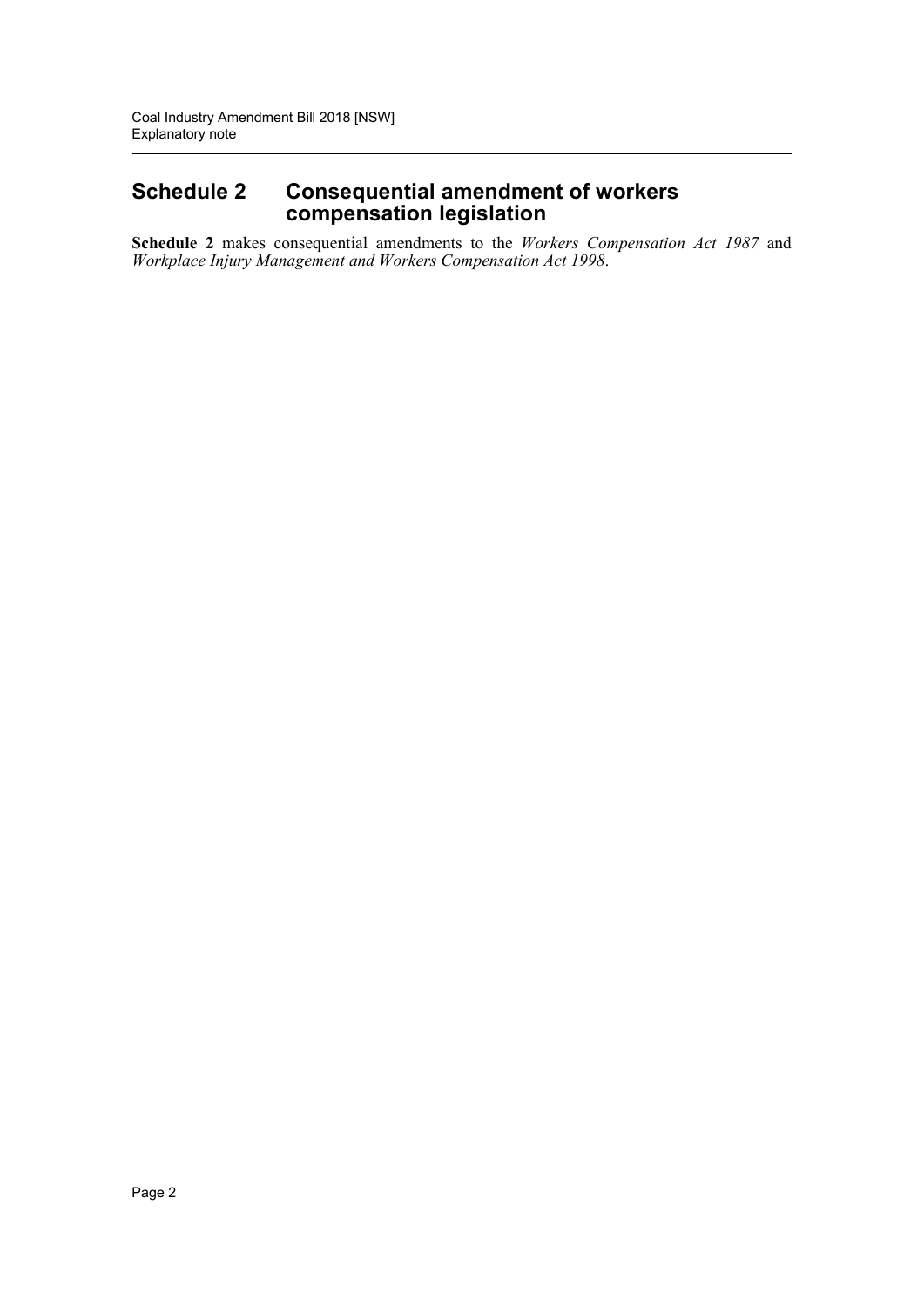First print

 $P^2$ 



New South Wales

# **Coal Industry Amendment Bill 2018**

## **Contents**

|            |                                                             | <b>Page</b> |
|------------|-------------------------------------------------------------|-------------|
|            | Name of Act                                                 |             |
|            | Commencement                                                |             |
| Schedule 1 | Amendment of Coal Industry Act 2001 No 107                  |             |
| Schedule 2 | Consequential amendment of workers compensation legislation |             |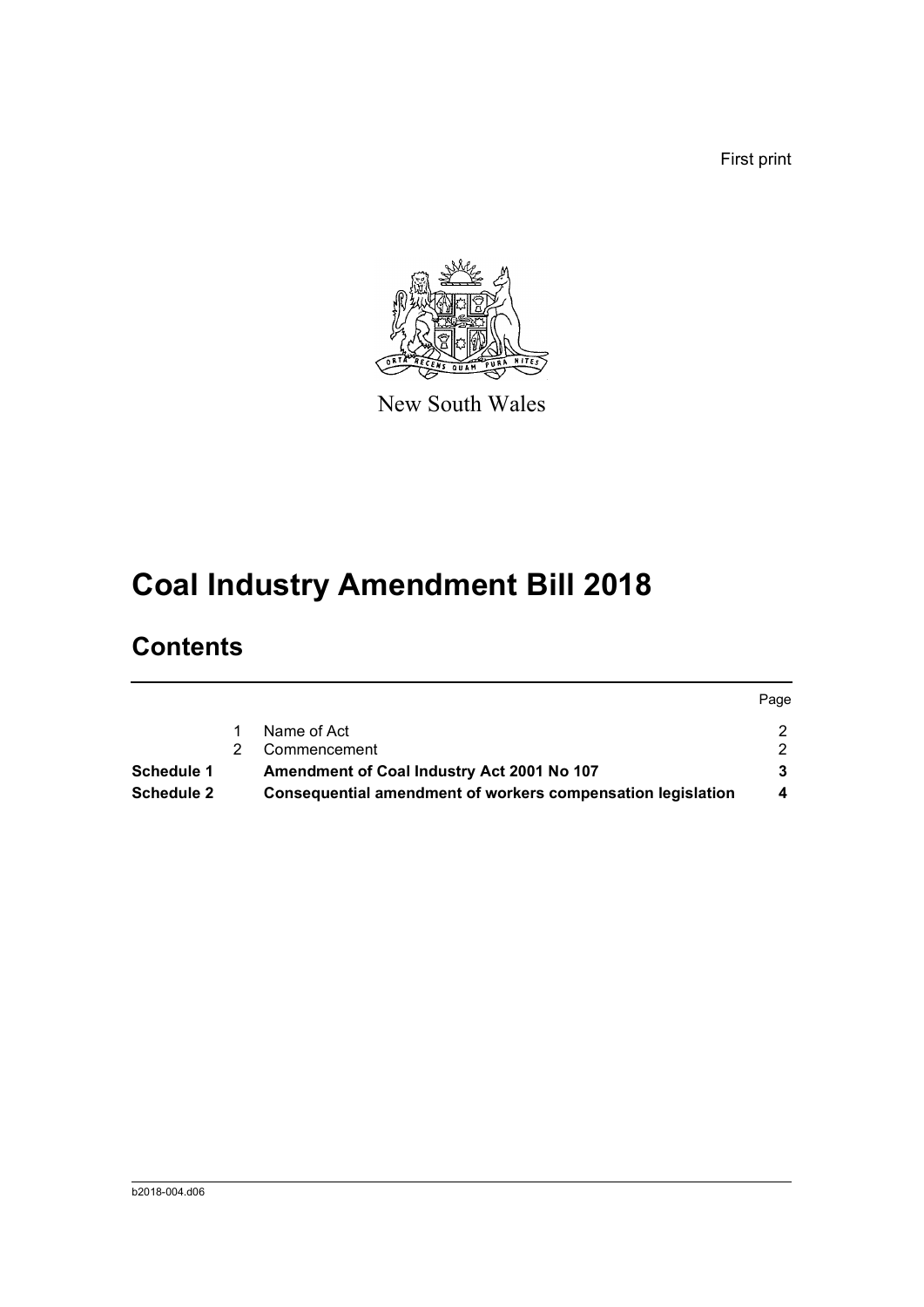

New South Wales

# **Coal Industry Amendment Bill 2018**

No , 2018

#### **A Bill for**

An Act to amend the *Coal Industry Act 2001* to extend the application of the Act with respect to workers compensation to all workers employed in or about a coal mine; and to make consequential amendments to certain other legislation.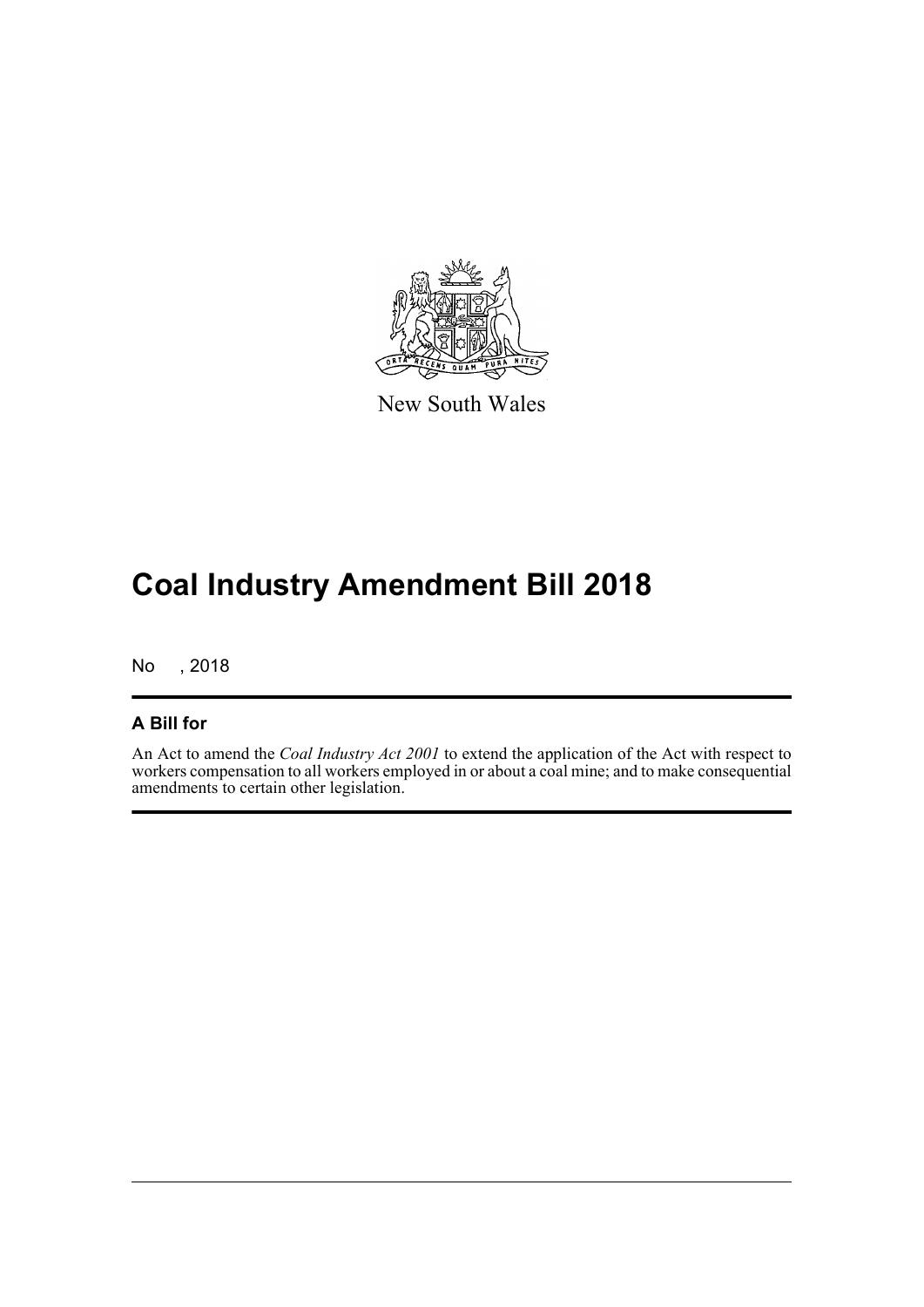<span id="page-4-1"></span><span id="page-4-0"></span>

| The Legislature of New South Wales enacts: |                                                                      |               |
|--------------------------------------------|----------------------------------------------------------------------|---------------|
|                                            | Name of Act                                                          | $\mathcal{P}$ |
|                                            | This Act is the <i>Coal Industry Amendment Act 2018</i> .            | 3             |
|                                            | <b>Commencement</b>                                                  |               |
|                                            | This Act commences on a day or days to be appointed by proclamation. | 5             |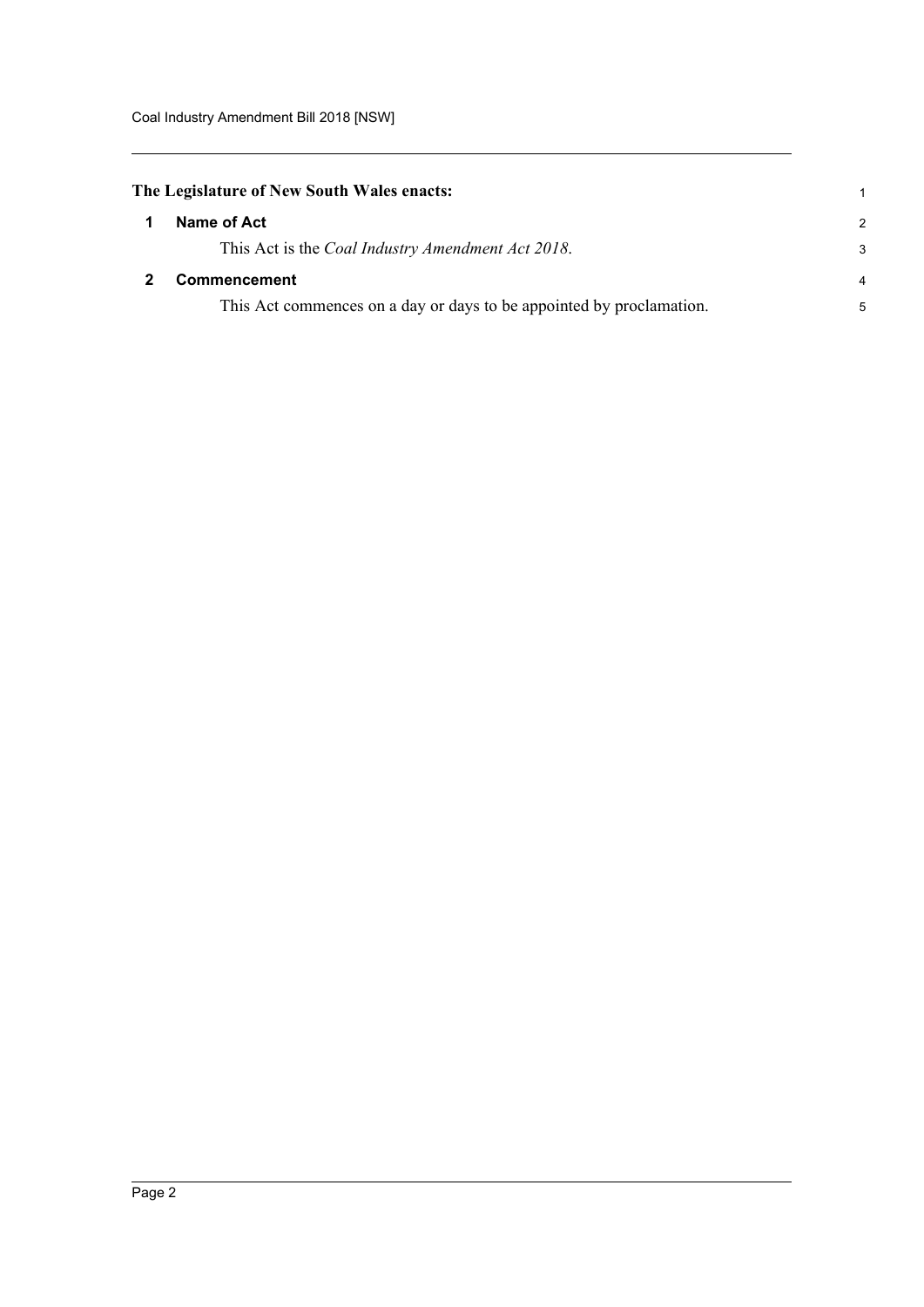### <span id="page-5-0"></span>**Schedule 1 Amendment of Coal Industry Act 2001 No 107**

Insert in alphabetical order:

*employer in the coal industry* means any employer whose employees work in or about a coal mine.

1